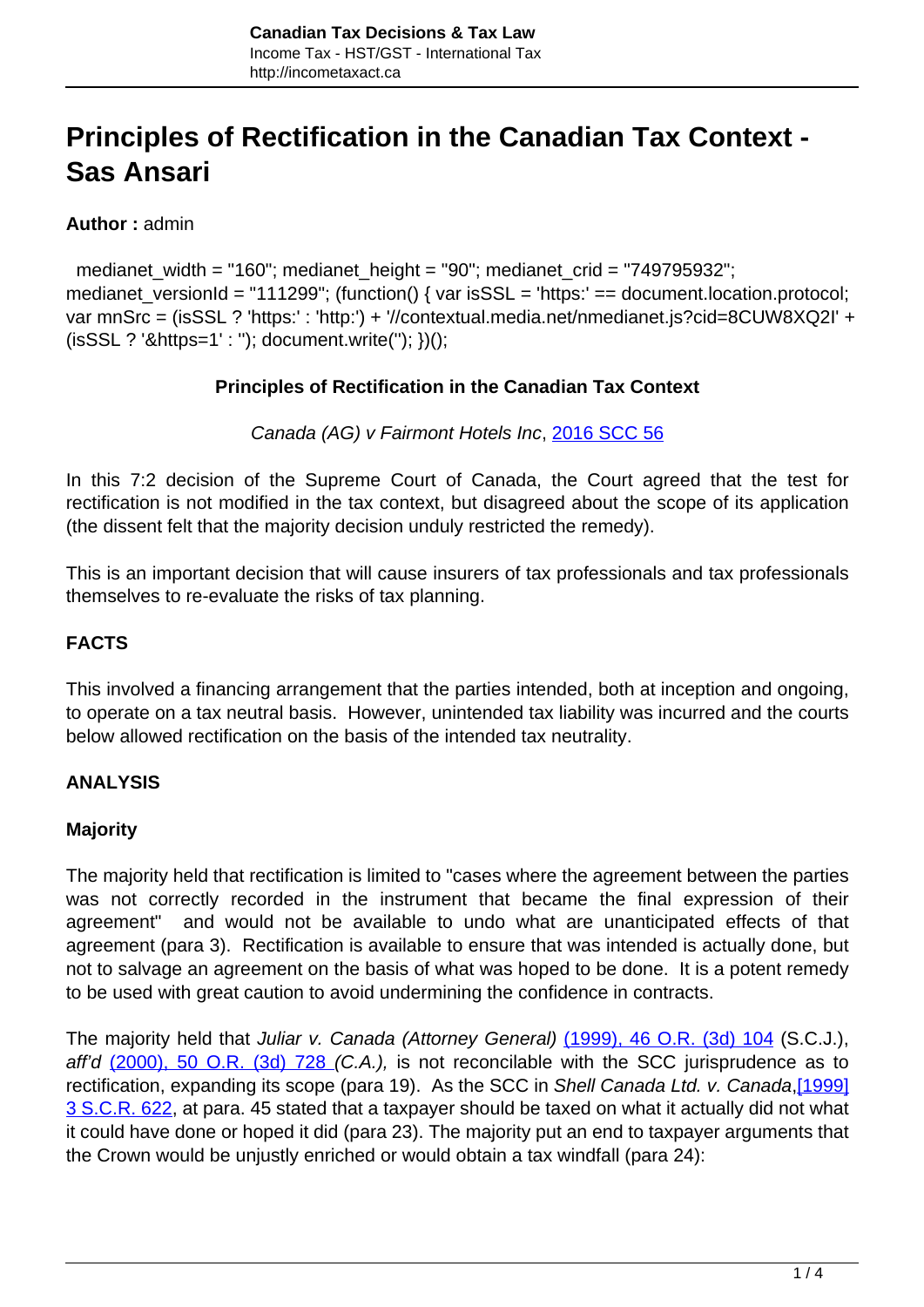[...]Tax consequences, including those which follow an assessment by the CRA, flow from freely chosen legal arrangements, not from the intended or unintended effects of those arrangements, whether upon the taxpayer or upon the public treasury. The proper inquiry is no more into the "windfall" for the public treasury when a taxpayer loses a benefit than it is into the "windfall" for the taxpayer when that taxpayer secures a benefit. The inquiry, rather, is into what the taxpayer agreed to do. Juliar erroneously departed from this principle, and in so doing allowed for impermissible retroactive tax planning: Harvest Operations Corp. v. Canada (Attorney General), [2015 ABQB 327,](http://canlii.ca/t/gj7vd) [2015] 6 C.T.C. 78, at para. 49

A court may exercise its equitable jurisdiction and grant rectification where the legal instruments do not accord with the agreement they were meant to record (a term was omitted, an unwanted item included, a term incorrectly expressed) (para 12). In other words, "rectification allows a court to achieve correspondence between the parties' agreement and the substance of a legal instrument intended to record that agreement, when there is a discrepancy between the two[, such that its] purpose is to give effect to the parties' true intentions, rather than to an erroneous transcription of those true intentions" (para 12). It is a remedy only available "where a written instrument has incorrectly recorded that parties' antecedent agreement" and is not "concerned with mistakes merely in the making of that antecedent agreement" (para 13). Rectification cannot amend the agreement only the instrument recording the agreement.

Rectification is available for two types of errors.

The first is where both parties suffer from a common mistake that the instrument accurately records their antecedent agreement. The parties must demonstrate (para 14):

- the parties had reached a prior agreement;
- the terms of this prior agreement as definite and ascertainable;
- the agreement was effective when the instruments were executed;
- the instrument(s) fail(s) to record that prior agreement accurately; and
- if rectification is granted, as proposed, the instrument would, in fact, carry out the prior and continuing agreement.

The second is where a mistake claimed is unilateral (the parties disagree as to whether the instrument contains a mistake as to the agreement). In such as case, the following preconditions must be met by the party seeking rectification (para 15):

- the party resisting rectification knew or ought to have known about the mistake; and
- permitting that party to take advantage of the mistake would amount to "fraud or the equivalent of fraud".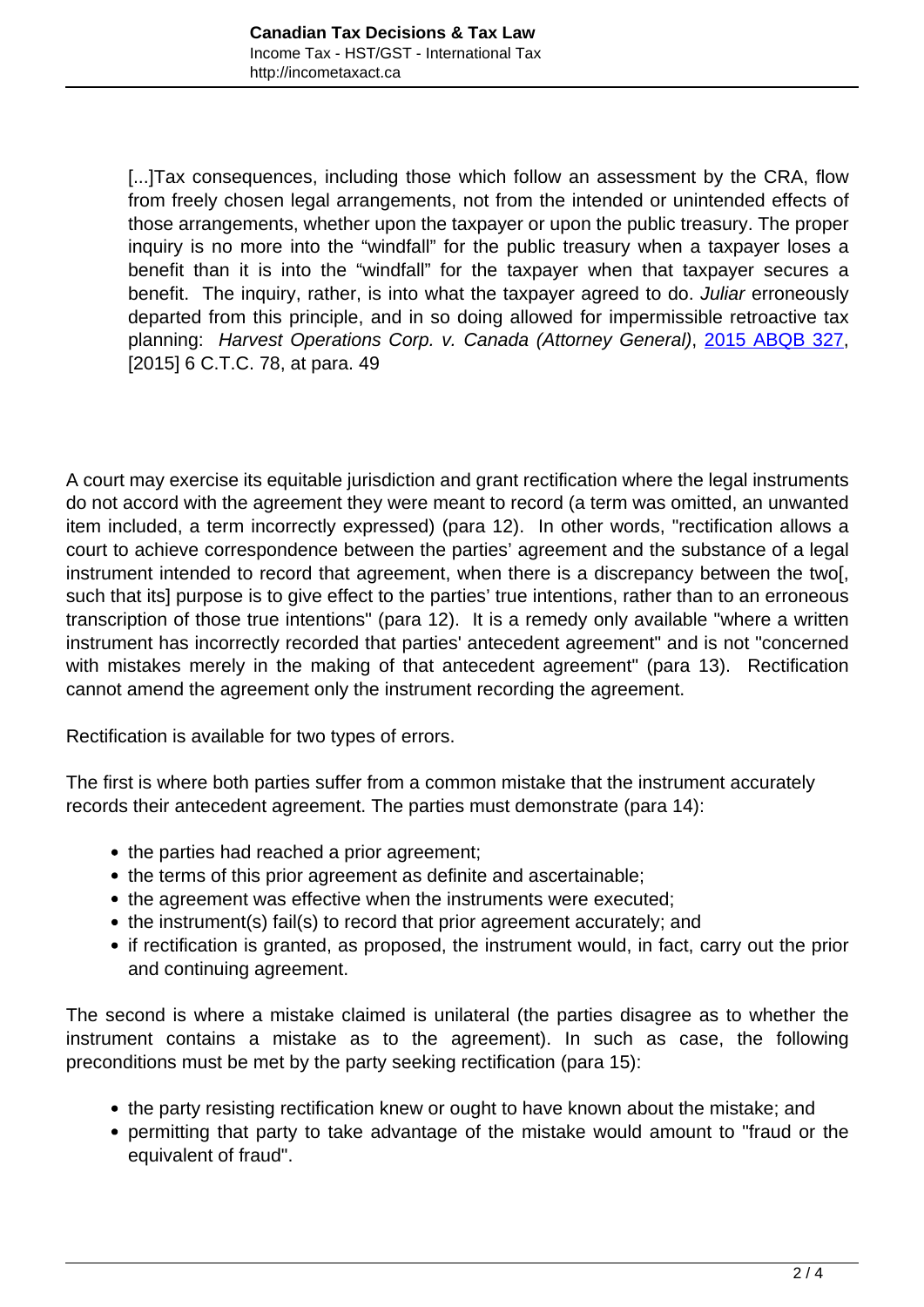Rectification is NOT:

- available to cure a party's error in judgment in entering into an agreement (para 19);
- able to give an outcome or a benefit that, in hindsight, the parties should have agreed to (para 19);
- to be used to amend an agreement, only to align the written recording of the agreement with the actual agreement (para 19);
- there to secure a tax advantage but to ensure the benefits of an agreement entered into but wrongly recorded are obtained (para 21);
- available to avoid unintended or unanticipated tax consequences of an intended agreement (para 21);
- available absent a prior agreement, and requires a continuing intention to enter into that prior agreement at the time the documents are executed (para 28);
- available to correct common mistakes of judgment that frustrate the parties' aspirations or unspecified plans, only common mistakes in recording the intended prior agreement (para 31);
- available unless the party seeking rectification can demonstrate which terms were omitted or incorrectly recorded AND the terms that would correctly record the agreement (para 32);
- there to create an agreement where none is present (para 32);

 medianet\_width = "160"; medianet\_height = "90"; medianet\_crid = "749795932"; medianet\_versionId = "111299"; (function() { var isSSL = 'https:' == document.location.protocol; var mnSrc = (isSSL ? 'https:' : 'http:') + '//contextual.media.net/nmedianet.js?cid=8CUW8XQ2I' + (isSSL ? '&https=1' : ''); document.write(''); })();

# **Dissent**

The difference in opinion between the majority and the dissent was as to the threshold of granting rectification, not when the remedy is available. Also, the dissent was of the opinion that intention does not have to amount to a fully enforceable agreement (para 59), only that it be sufficiently clear and certain so that the courts can correct the error without resorting to speculation about what the parties intended to do (para 60). The dissent would have allowed rectification not only to correct the recording of the agreement but also the implementation of the agreement (para 67).

In short, the dissent was of the opinion that errors in tax planning where, if the tax planning was done properly, the crown would not be prejudiced are a proper area for rectification. The dissent agreed that taxpayers should be taxed on what they did not what they could have done (para 71), but that genuine intention to obtain a tax outcome should allow rectification of errors in recording and implementation (para 72).

The dissent stated: